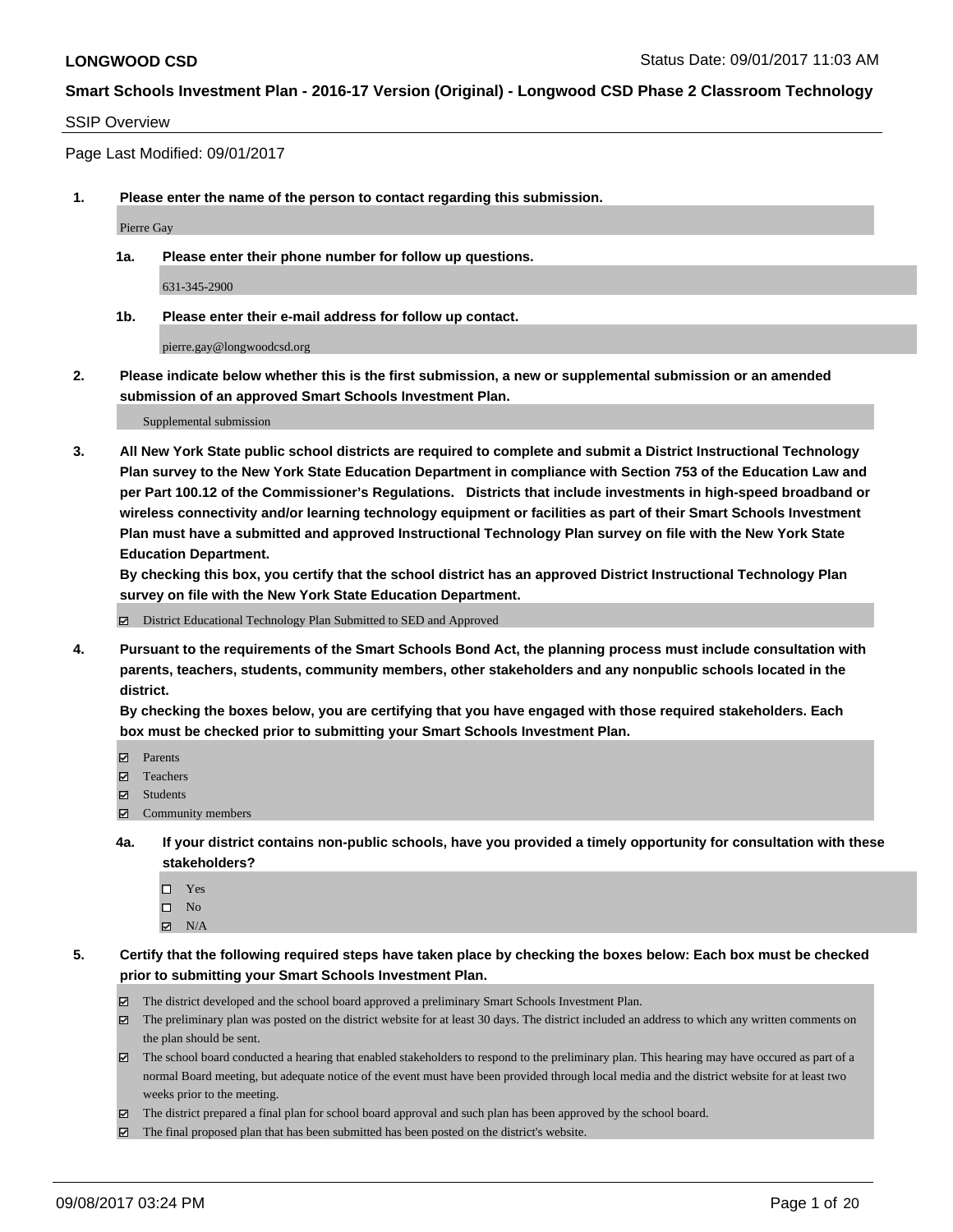SSIP Overview

Page Last Modified: 09/01/2017

**5a. Please upload the proposed Smart Schools Investment Plan (SSIP) that was posted on the district's website, along with any supporting materials. Note that this should be different than your recently submitted Educational Technology Survey. The Final SSIP, as approved by the School Board, should also be posted on the website and remain there during the course of the projects contained therein.**

SSBAJune12017 Rev2.pptx

**5b. Enter the webpage address where the final Smart Schools Investment Plan is posted. The Plan should remain posted for the life of the included projects.**

http://tinyurl.com/y9glo6cn

**6. Please enter an estimate of the total number of students and staff that will benefit from this Smart Schools Investment Plan based on the cumulative projects submitted to date.**

11,000

**7. An LEA/School District may partner with one or more other LEA/School Districts to form a consortium to pool Smart Schools Bond Act funds for a project that meets all other Smart School Bond Act requirements. Each school district participating in the consortium will need to file an approved Smart Schools Investment Plan for the project and submit a signed Memorandum of Understanding that sets forth the details of the consortium including the roles of each respective district.**

 $\Box$  The district plans to participate in a consortium to partner with other school district(s) to implement a Smart Schools project.

**8. Please enter the name and 6-digit SED Code for each LEA/School District participating in the Consortium.**

| <b>Partner LEA/District</b> | <b>ISED BEDS Code</b> |
|-----------------------------|-----------------------|
| (No Response)               | (No Response)         |

**9. Please upload a signed Memorandum of Understanding with all of the participating Consortium partners.**

(No Response)

**10. Your district's Smart Schools Bond Act Allocation is:**

\$7,772,337

**11. Enter the budget sub-allocations by category that you are submitting for approval at this time. If you are not budgeting SSBA funds for a category, please enter 0 (zero.) If the value entered is \$0, you will not be required to complete that survey question.**

|                                              | Sub-        |
|----------------------------------------------|-------------|
|                                              | Allocations |
| <b>School Connectivity</b>                   | 0           |
| <b>Connectivity Projects for Communities</b> | $\Omega$    |
| <b>Classroom Technology</b>                  | 1,247,863   |
| Pre-Kindergarten Classrooms                  | $\Omega$    |
| Replace Transportable Classrooms             | 0           |
| <b>High-Tech Security Features</b>           | 0           |
| Totals:                                      | 1,247,863   |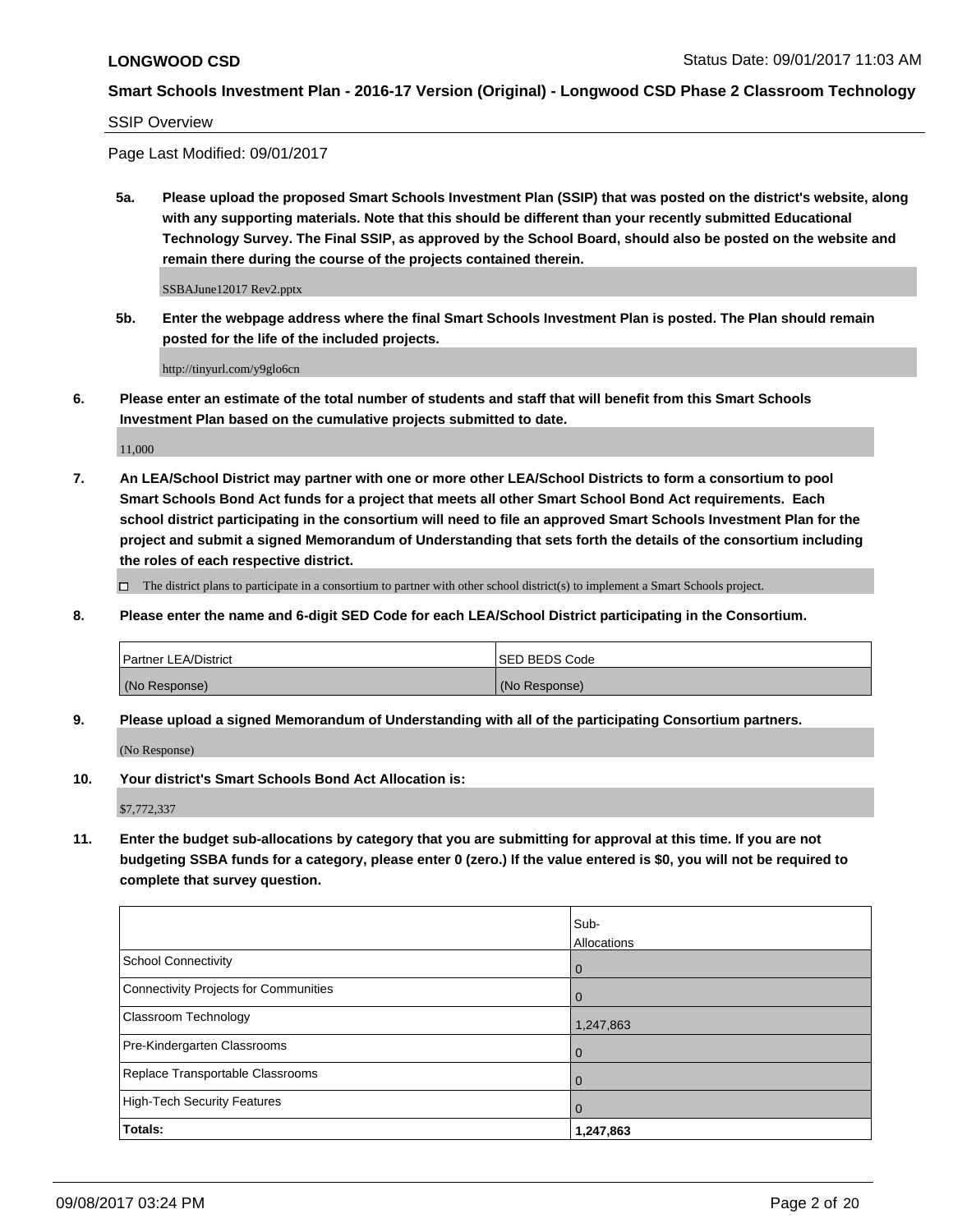## School Connectivity

Page Last Modified: 08/30/2017

- **1. In order for students and faculty to receive the maximum benefit from the technology made available under the Smart Schools Bond Act, their school buildings must possess sufficient connectivity infrastructure to ensure that devices can be used during the school day. Smart Schools Investment Plans must demonstrate that:**
	- **sufficient infrastructure that meets the Federal Communications Commission's 100 Mbps per 1,000 students standard currently exists in the buildings where new devices will be deployed, or**
	- **is a planned use of a portion of Smart Schools Bond Act funds, or**
	- **is under development through another funding source.**

**Smart Schools Bond Act funds used for technology infrastructure or classroom technology investments must increase the number of school buildings that meet or exceed the minimum speed standard of 100 Mbps per 1,000 students and staff within 12 months. This standard may be met on either a contracted 24/7 firm service or a "burstable" capability. If the standard is met under the burstable criteria, it must be:**

**1. Specifically codified in a service contract with a provider, and**

**2. Guaranteed to be available to all students and devices as needed, particularly during periods of high demand, such as computer-based testing (CBT) periods.**

**Please describe how your district already meets or is planning to meet this standard within 12 months of plan submission.**

(No Response)

**1a. If a district believes that it will be impossible to meet this standard within 12 months, it may apply for a waiver of this requirement, as described on the Smart Schools website. The waiver must be filed and approved by SED prior to submitting this survey.**

**2. Connectivity Speed Calculator (Required)**

|                         | I Number of<br><b>Students</b> | Multiply by<br>100 Kbps | Divide by 1000 Current Speed<br>to Convert to<br>Reauired<br>Speed in Mb | in Mb            | Expected<br>Speed to be<br>Attained Within Required<br>12 Months | <b>Expected Date</b><br><b>When</b><br>Speed Will be<br>Met |
|-------------------------|--------------------------------|-------------------------|--------------------------------------------------------------------------|------------------|------------------------------------------------------------------|-------------------------------------------------------------|
| <b>Calculated Speed</b> | (No<br>Response)               | (No Response)           | (No<br>Response)                                                         | (No<br>Response) | (No<br>Response)                                                 | l (No<br>Response)                                          |

**3. Describe how you intend to use Smart Schools Bond Act funds for high-speed broadband and/or wireless connectivity projects in school buildings.**

(No Response)

**4. Describe the linkage between the district's District Instructional Technology Plan and the proposed projects. (There should be a link between your response to this question and your response to Question 1 in Part E. Curriculum and Instruction "What are the district's plans to use digital connectivity and technology to improve teaching and learning?)**

(No Response)

 $\Box$  By checking this box, you are certifying that the school district has an approved waiver of this requirement on file with the New York State Education Department.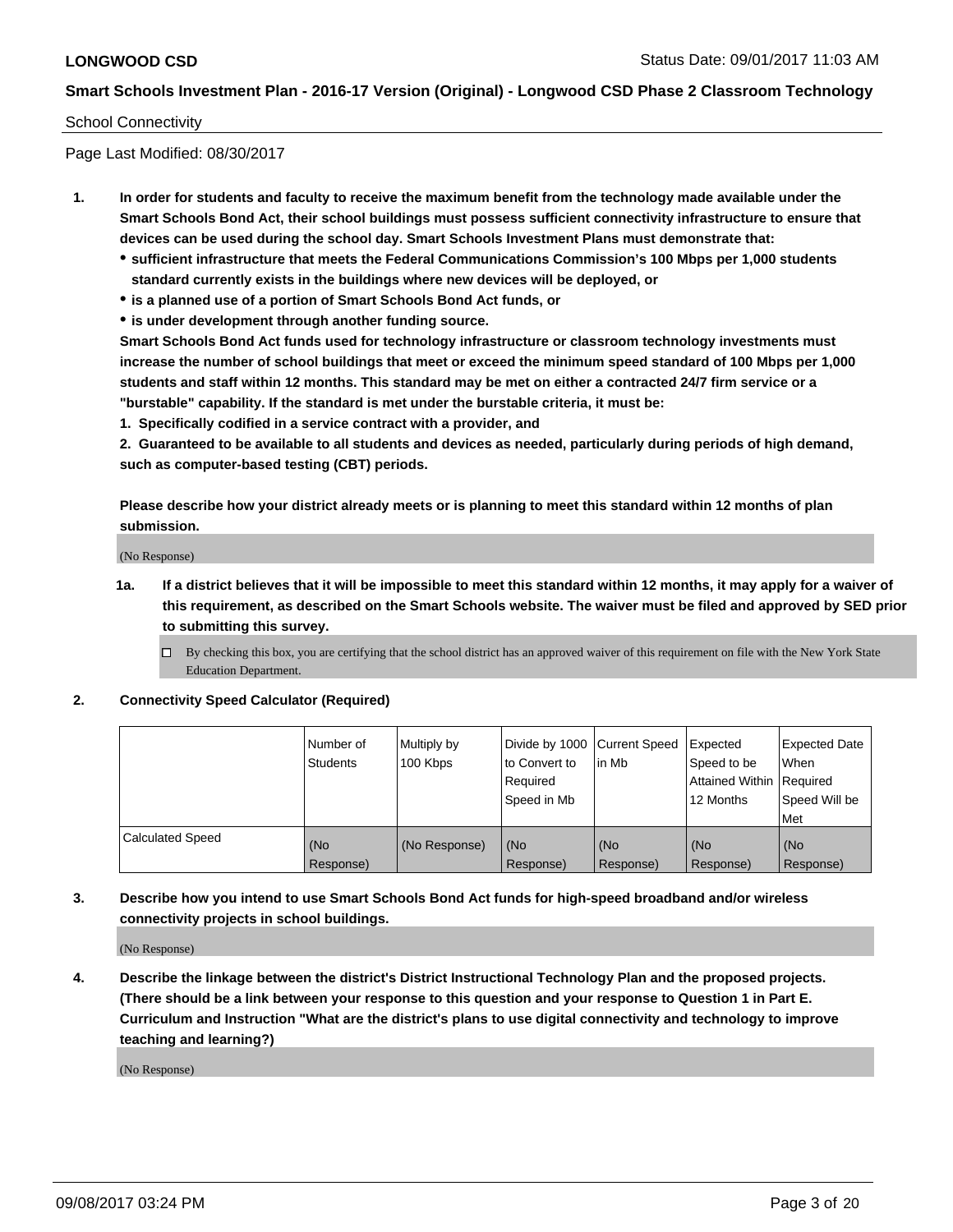## School Connectivity

Page Last Modified: 08/30/2017

**5. If the district wishes to have students and staff access the Internet from wireless devices within the school building, or in close proximity to it, it must first ensure that it has a robust Wi-Fi network in place that has sufficient bandwidth to meet user demand.**

**Please describe how you have quantified this demand and how you plan to meet this demand.**

(No Response)

**6. As indicated on Page 5 of the guidance, the Office of Facilities Planning will have to conduct a preliminary review of all capital projects, including connectivity projects.**

**Please indicate on a separate row each project number given to you by the Office of Facilities Planning.**

| Project Number |  |
|----------------|--|
|                |  |
| (No Response)  |  |

**7. Certain high-tech security and connectivity infrastructure projects may be eligible for an expedited review process as determined by the Office of Facilities Planning.**

**Was your project deemed eligible for streamlined review?**

(No Response)

**8. Include the name and license number of the architect or engineer of record.**

| Name          | License Number |
|---------------|----------------|
| (No Response) | (No Response)  |

**9. If you are submitting an allocation for School Connectivity complete this table.**

**Note that the calculated Total at the bottom of the table must equal the Total allocation for this category that you entered in the SSIP Overview overall budget.** 

|                                            | Sub-          |
|--------------------------------------------|---------------|
|                                            | Allocation    |
| Network/Access Costs                       | (No Response) |
| <b>Outside Plant Costs</b>                 | (No Response) |
| School Internal Connections and Components | (No Response) |
| Professional Services                      | (No Response) |
| Testing                                    | (No Response) |
| <b>Other Upfront Costs</b>                 | (No Response) |
| <b>Other Costs</b>                         | (No Response) |
| Totals:                                    | 0             |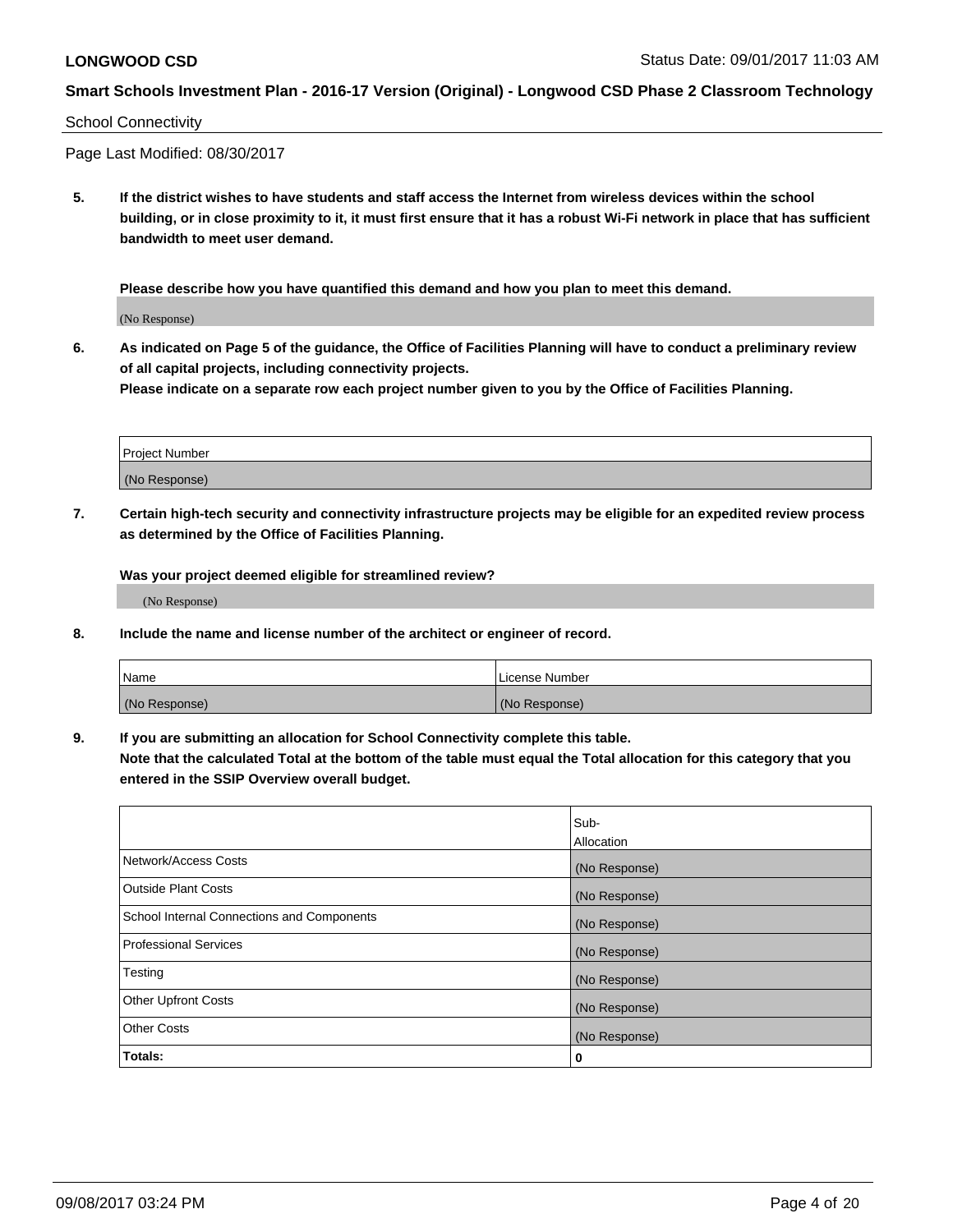### School Connectivity

Page Last Modified: 08/30/2017

**10. Please detail the type, quantity, per unit cost and total cost of the eligible items under each sub-category. This is especially important for any expenditures listed under the "Other" category. All expenditures must be eligible for tax-exempt financing to be reimbursed through the SSBA. Sufficient detail must be provided so that we can verify this is the case. If you have any questions, please contact us directly through smartschools@nysed.gov. NOTE: Wireless Access Points should be included in this category, not under Classroom Educational Technology, except those that will be loaned/purchased for nonpublic schools.**

| Select the allowable expenditure | Item to be purchased | Quantity      | Cost per Item | Total Cost    |
|----------------------------------|----------------------|---------------|---------------|---------------|
| type.                            |                      |               |               |               |
| Repeat to add another item under |                      |               |               |               |
| each type.                       |                      |               |               |               |
| (No Response)                    | (No Response)        | (No Response) | (No Response) | (No Response) |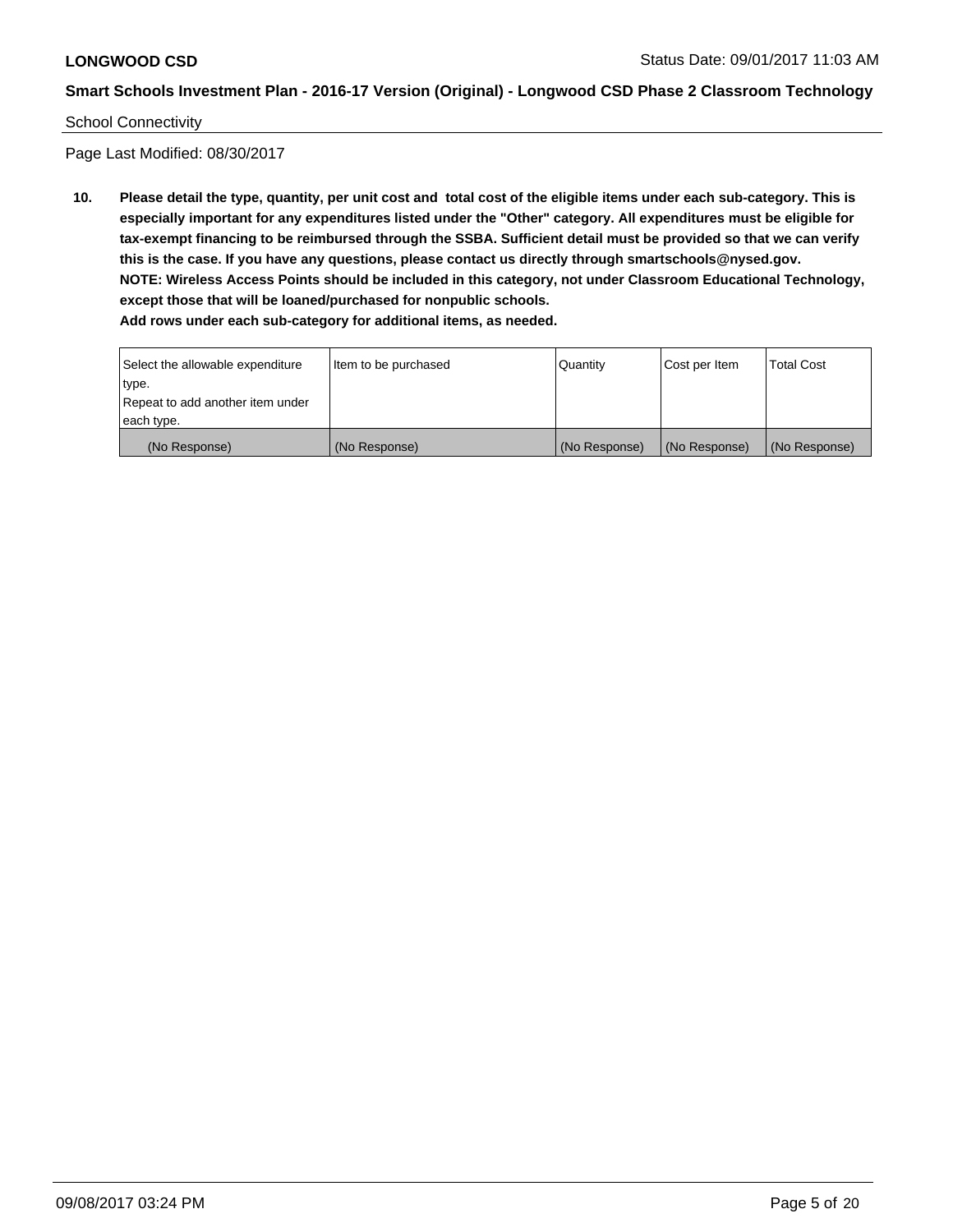Community Connectivity (Broadband and Wireless)

Page Last Modified: 08/30/2017

**1. Describe how you intend to use Smart Schools Bond Act funds for high-speed broadband and/or wireless connectivity projects in the community.**

(No Response)

**2. Please describe how the proposed project(s) will promote student achievement and increase student and/or staff access to the Internet in a manner that enhances student learning and/or instruction outside of the school day and/or school building.**

(No Response)

**3. Community connectivity projects must comply with all the necessary local building codes and regulations (building and related permits are not required prior to plan submission).**

 $\Box$  I certify that we will comply with all the necessary local building codes and regulations.

**4. Please describe the physical location of the proposed investment.**

(No Response)

**5. Please provide the initial list of partners participating in the Community Connectivity Broadband Project, along with their Federal Tax Identification (Employer Identification) number.**

| <b>Project Partners</b> | l Federal ID # |
|-------------------------|----------------|
| (No Response)           | (No Response)  |

**6. If you are submitting an allocation for Community Connectivity, complete this table. Note that the calculated Total at the bottom of the table must equal the Total allocation for this category that you entered in the SSIP Overview overall budget.**

|                                    | Sub-Allocation |
|------------------------------------|----------------|
| Network/Access Costs               | (No Response)  |
| <b>Outside Plant Costs</b>         | (No Response)  |
| <b>Tower Costs</b>                 | (No Response)  |
| <b>Customer Premises Equipment</b> | (No Response)  |
| <b>Professional Services</b>       | (No Response)  |
| Testing                            | (No Response)  |
| <b>Other Upfront Costs</b>         | (No Response)  |
| <b>Other Costs</b>                 | (No Response)  |
| Totals:                            | 0              |

**7. Please detail the type, quantity, per unit cost and total cost of the eligible items under each sub-category. This is especially important for any expenditures listed under the "Other" category. All expenditures must be capital-bond eligible to be reimbursed through the SSBA. If you have any questions, please contact us directly through smartschools@nysed.gov.**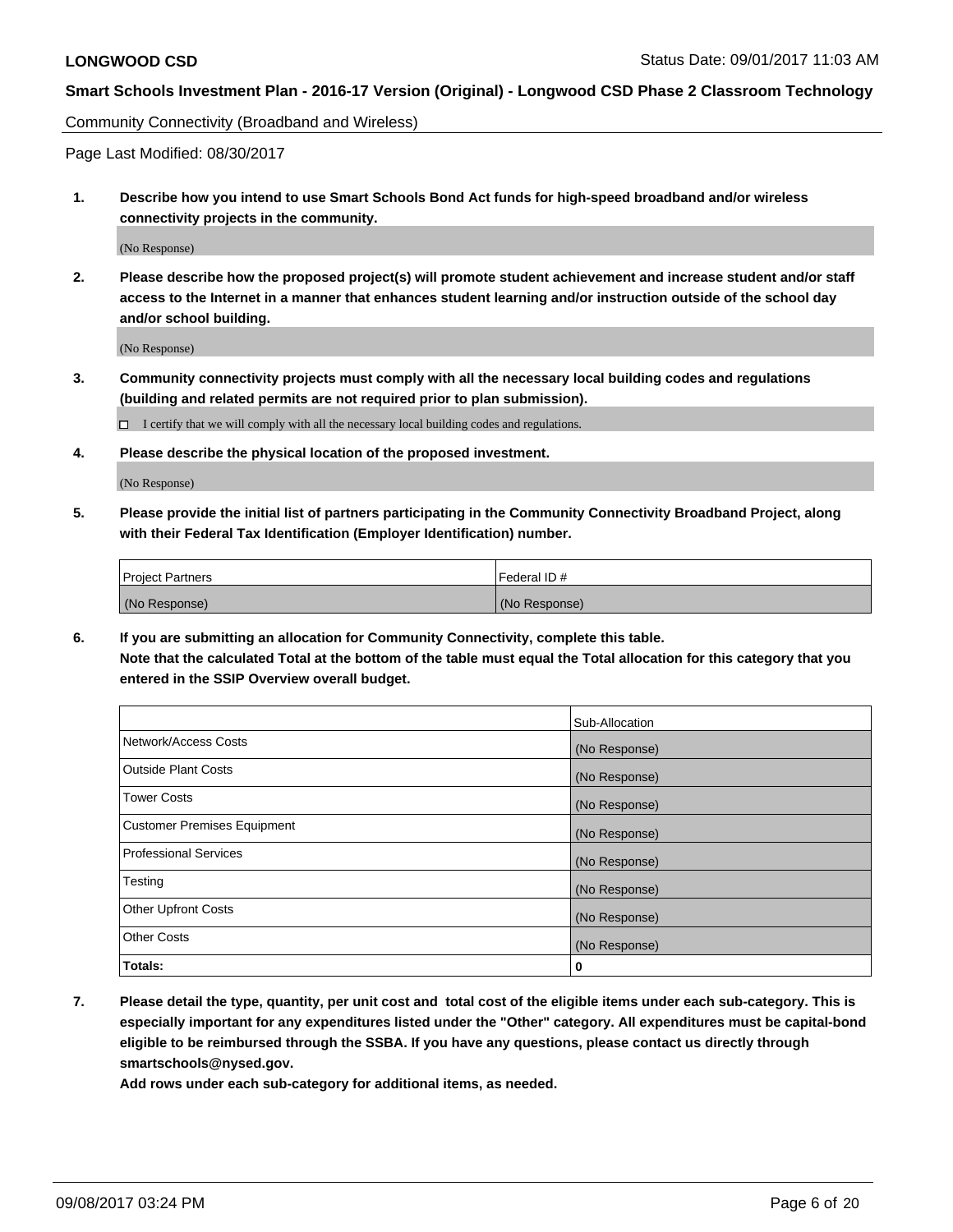Community Connectivity (Broadband and Wireless)

Page Last Modified: 08/30/2017

| Select the allowable expenditure | Item to be purchased | Quantity      | Cost per Item | <b>Total Cost</b> |
|----------------------------------|----------------------|---------------|---------------|-------------------|
| type.                            |                      |               |               |                   |
| Repeat to add another item under |                      |               |               |                   |
| each type.                       |                      |               |               |                   |
| (No Response)                    | (No Response)        | (No Response) | (No Response) | (No Response)     |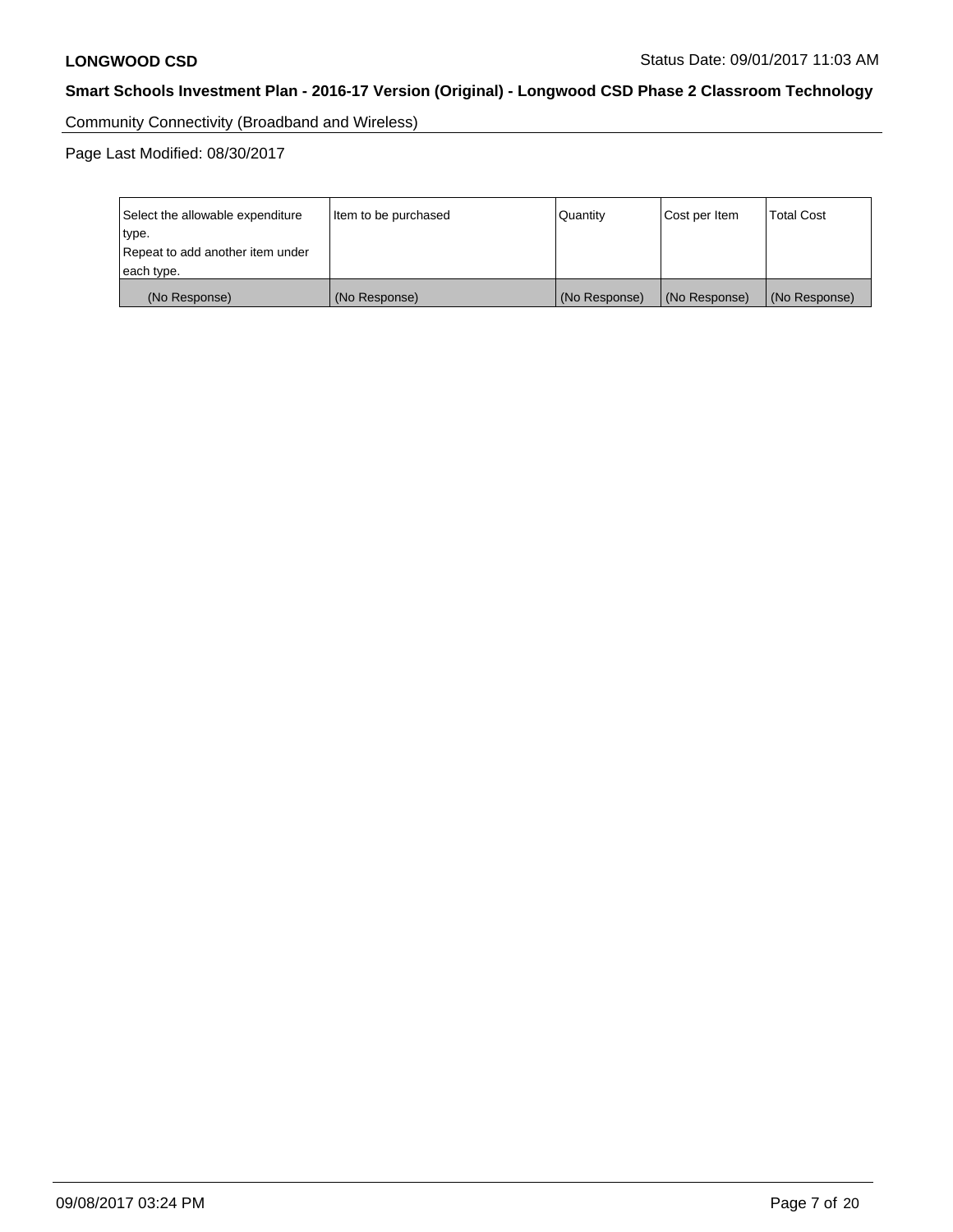## Classroom Learning Technology

Page Last Modified: 09/01/2017

**1. In order for students and faculty to receive the maximum benefit from the technology made available under the Smart Schools Bond Act, their school buildings must possess sufficient connectivity infrastructure to ensure that devices can be used during the school day. Smart Schools Investment Plans must demonstrate that sufficient infrastructure that meets the Federal Communications Commission's 100 Mbps per 1,000 students standard currently exists in the buildings where new devices will be deployed, or is a planned use of a portion of Smart Schools Bond Act funds, or is under development through another funding source.**

**Smart Schools Bond Act funds used for technology infrastructure or classroom technology investments must increase the number of school buildings that meet or exceed the minimum speed standard of 100 Mbps per 1,000 students and staff within 12 months. This standard may be met on either a contracted 24/7 firm service or a "burstable" capability. If the standard is met under the burstable criteria, it must be:**

**1. Specifically codified in a service contract with a provider, and**

**2. Guaranteed to be available to all students and devices as needed, particularly during periods of high demand, such as computer-based testing (CBT) periods.**

**Please describe how your district already meets or is planning to meet this standard within 12 months of plan submission.**

The adjusted speed required for the District in the Smart Schools Connectivity Waiver is 460 Mbps of Internet Bandwidth. Presently, the District has 850 Mbps of Internet Bandwidth, which exceeds the adjusted speed required of 450 Mbps.

- **1a. If a district believes that it will be impossible to meet this standard within 12 months, it may apply for a waiver of this requirement, as described on the Smart Schools website. The waiver must be filed and approved by SED prior to submitting this survey.**
	- $\boxtimes$  By checking this box, you are certifying that the school district has an approved waiver of this requirement on file with the New York State Education Department.

#### **2. Connectivity Speed Calculator (Required)**

|                         | I Number of<br><b>Students</b> | Multiply by<br>100 Kbps | Divide by 1000 Current Speed<br>to Convert to<br>Required<br>Speed in Mb | lin Mb | Expected<br>Speed to be<br>Attained Within   Required<br>12 Months | <b>Expected Date</b><br>When<br>Speed Will be<br><b>Met</b> |
|-------------------------|--------------------------------|-------------------------|--------------------------------------------------------------------------|--------|--------------------------------------------------------------------|-------------------------------------------------------------|
| <b>Calculated Speed</b> | 9.208                          | 920,800                 | 920                                                                      | 850    | (No<br>Response)                                                   | (No<br>Response)                                            |

**3. If the district wishes to have students and staff access the Internet from wireless devices within the school building, or in close proximity to it, it must first ensure that it has a robust Wi-Fi network in place that has sufficient bandwidth to meet user demand.**

#### **Please describe how you have quantified this demand and how you plan to meet this demand.**

The District quantified the demand for the wireless network by conducting committee meetings and online surveys to students, staff and community members. We learned from the stakeholders that there is a great need for a wireless infrastructure to support their use of technology. Additionally, the District consulted with vendors to conduct site surveys, and visited other school districts that have implemented wireless connectivity to learn about their best practices. Based on this information the District calculated a 3:1 ratio of devices to users. This information assisted us in our wireless infrastructure design. The core equipment selected (data switches, wireless controllers and access points) will provide adequate connectivity to all District users.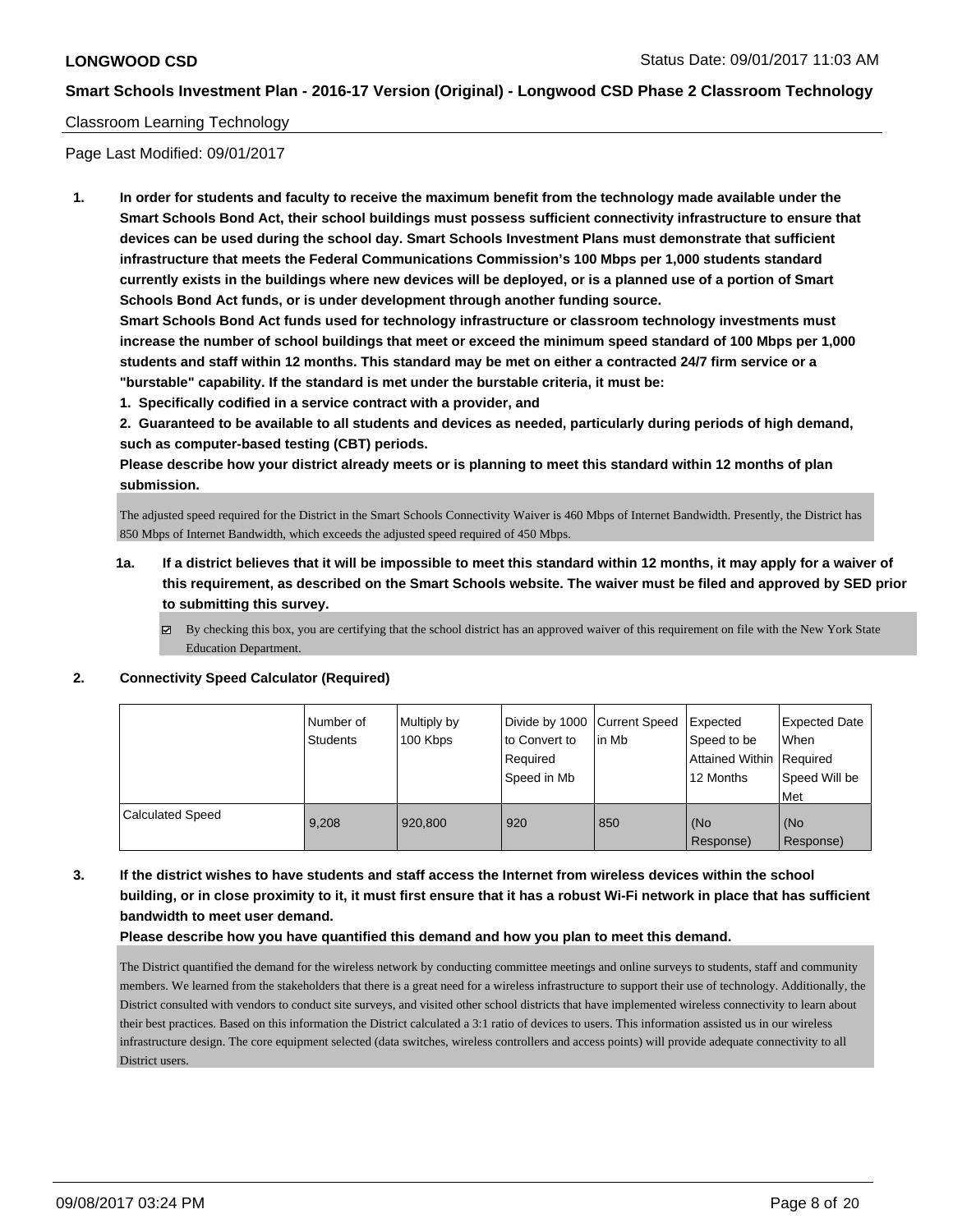## Classroom Learning Technology

Page Last Modified: 09/01/2017

**4. All New York State public school districts are required to complete and submit an Instructional Technology Plan survey to the New York State Education Department in compliance with Section 753 of the Education Law and per Part 100.12 of the Commissioner's Regulations. Districts that include educational technology purchases as part of their Smart Schools Investment Plan must have**

**a submitted and approved Instructional Technology Plan survey on file with the New York State Education Department.**

- By checking this box, you are certifying that the school district has an approved Instructional Technology Plan survey on file with the New York State Education Department.
- **5. Describe the devices you intend to purchase and their compatibility with existing or planned platforms or systems. Specifically address the adequacy of each facility's electrical, HVAC and other infrastructure necessary to install and support the operation of the planned technology.**

The District is planning to purchase Chromebooks, tablets, laptops, computer desktops and mobile carts to power the devices. The District's current network infrastructure supports Windows, Android, Chrome and Apple devices. The proposed wireless infrastructure is designed to support different platforms i.e. (Windows, Android, Chrome and Apple OS). The District has adequate electrical, air conditioning, and venting systems to support the planned technology.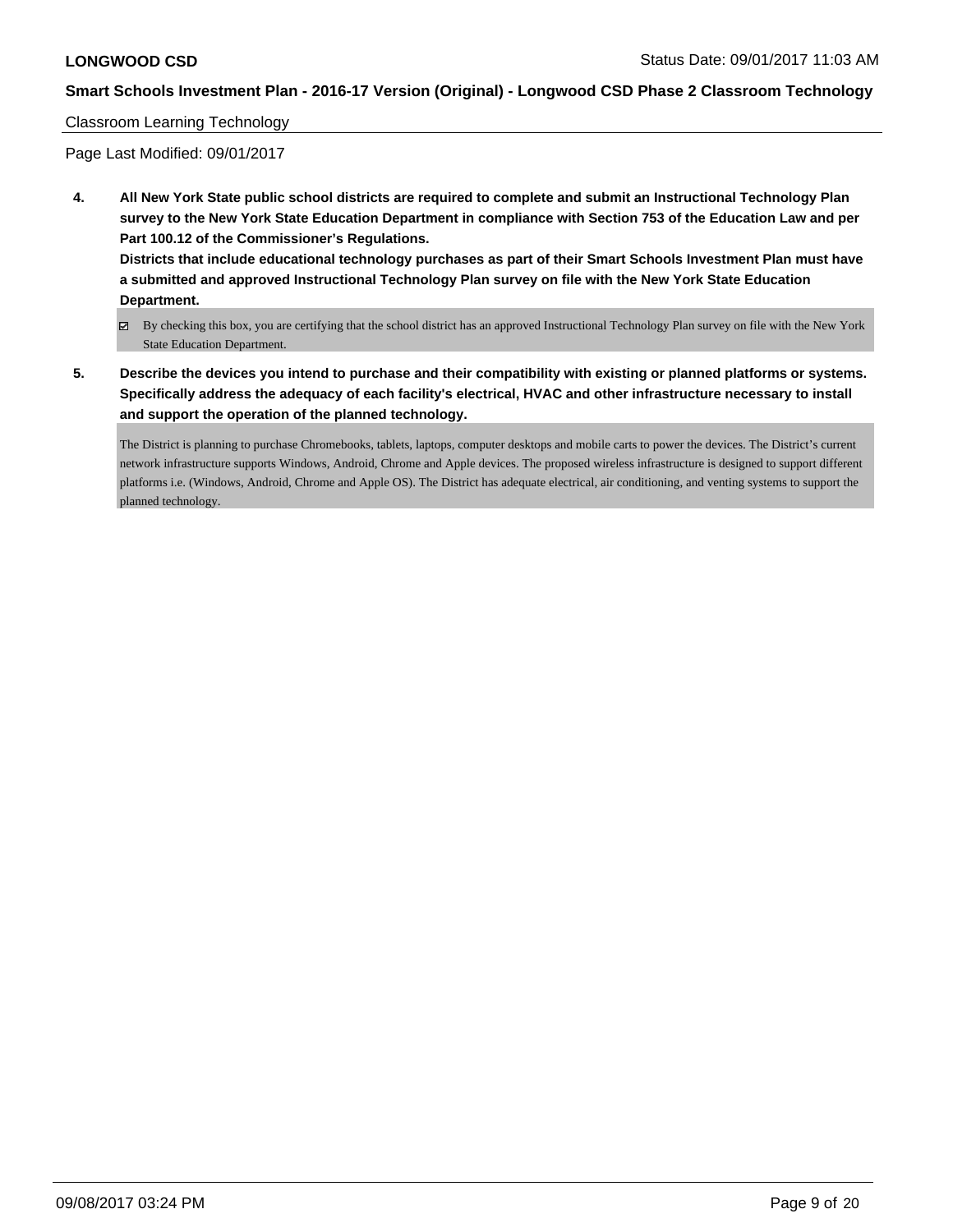### Classroom Learning Technology

Page Last Modified: 09/01/2017

- **6. Describe how the proposed technology purchases will:**
	- **> enhance differentiated instruction;**
	- **> expand student learning inside and outside the classroom;**
	- **> benefit students with disabilities and English language learners; and**
	- **> contribute to the reduction of other learning gaps that have been identified within the district.**

**The expectation is that districts will place a priority on addressing the needs of students who struggle to succeed in a rigorous curriculum. Responses in this section should specifically address this concern and align with the district's Instructional Technology Plan (in particular Question 2 of E. Curriculum and Instruction: "Does the district's instructional technology plan address the needs of students with disabilities to ensure equitable access to instruction, materials and assessments?" and Question 3 of the same section: "Does the district's instructional technology plan address the provision of assistive technology specifically for students with disabilities to ensure access to and participation in the general curriculum?"**

The District's technology acquisition plan is the following:

Purchasing of Chromebooks, laptops, tablets, and computer desktops for ALL students use in grades K-12 with mobile carts to power and store them. Purchasing of Chromebooks for all teachers.

Purchasing of Chromebooks for instructional leaders (principals, assistant principals, directors)

#### **Students in Grades K-8**

The proposed plan is to purchase Chromebooks to continue to support the use of the i-Ready program in grades K-8. In 2016, the District

implemented the i-Ready adaptive web-based reading and mathematics program in grades K-8 to increase students' reading and mathematics levels. Since our implementation, we've seen measurable growth in students' reading and mathematics levels.

i-Ready is used to measure students' instructional level in reading and mathematics. The program provides each student with a customized learning path at their level. District and school data team meet regularly to review students' usage reports. These reports are analyzed to identify areas where students need to improve, allowing faculty to provide additional support to them using other instructional interventions.

Presently, students use the program in the computer labs, which are limited. The Chromebooks will build our technology capacity, allowing students more time on task, resulting in improving their reading and mathematics levels.

#### **Students in Grades K-2**

Tablets will be used in Grades K-2 to support students' reading, mathematics and digital literacy development.

#### **Students in Grades K-12**

In 2014, the District implemented Google Apps for Education in grades K-12. All faculty and students have a Google account. Training for faculty in using Google Apps for Education has been on-going. Many faculties are using many Google products with their students, particularly Google Docs, Sheets, Slides, Forms and Classroom to enhance their curriculum. The faculty is also using Google Sites to enhance communication between their students and parents. Our students are using Google to create, share, collaborate and publish research documents and other projects, resulting in an increase in students' reading, writing, revising, editing and getting more experience in digital literacy.

Since our implementation our faculty and students have created tens of thousands of Google docs, sheets, slides and we are seeing an increased use in Google Classroom.

The purchase of Chromebooks will provide more opportunities for our students to use applications that will allow them to conduct research, work on project based learning, collaborate with their teachers and peers, share and publish their work, resulting in our students becoming digital literate. **Students in Grades 9-12**

In 2017, the District implemented Edmentum, a web-based educational content program in the high school to help students who were having difficulties in Algebra and deficient in credit. Many of our students use Edmentum to participate in learning recovery, having additional opportunities to learn difficult concepts. Since students rely on the computer laboratories to access the program, the Chromebooks will give the school more

technology capacity to help students recover learning of content and high school credit.

In the next school year, we will be making greater use of the Naviance program. Naviance a college and career program will be expanded in grades 7- 12 to assist students in developing their individualized learning plans as part of the academies. Students will use the Chromebooks to access Naviance. **Students in Grades 8-12**

The District has a strong Career and Technical Education (CTE) program and is committed to provide teachers and students with up-to-date technology to support their use of engineering, architecture, and computer aided design, coding and desktop publishing applications. The purchase of the laptops and desktops will add more capacity for our CTE program in grades 8-12.

#### **Middle school one to one student: Chromebooks pilot**

Part of our plan is to provide 60 Chromebooks for a 1:1 student: technology pilot at our middle school. We are looking to select two fifth grade classes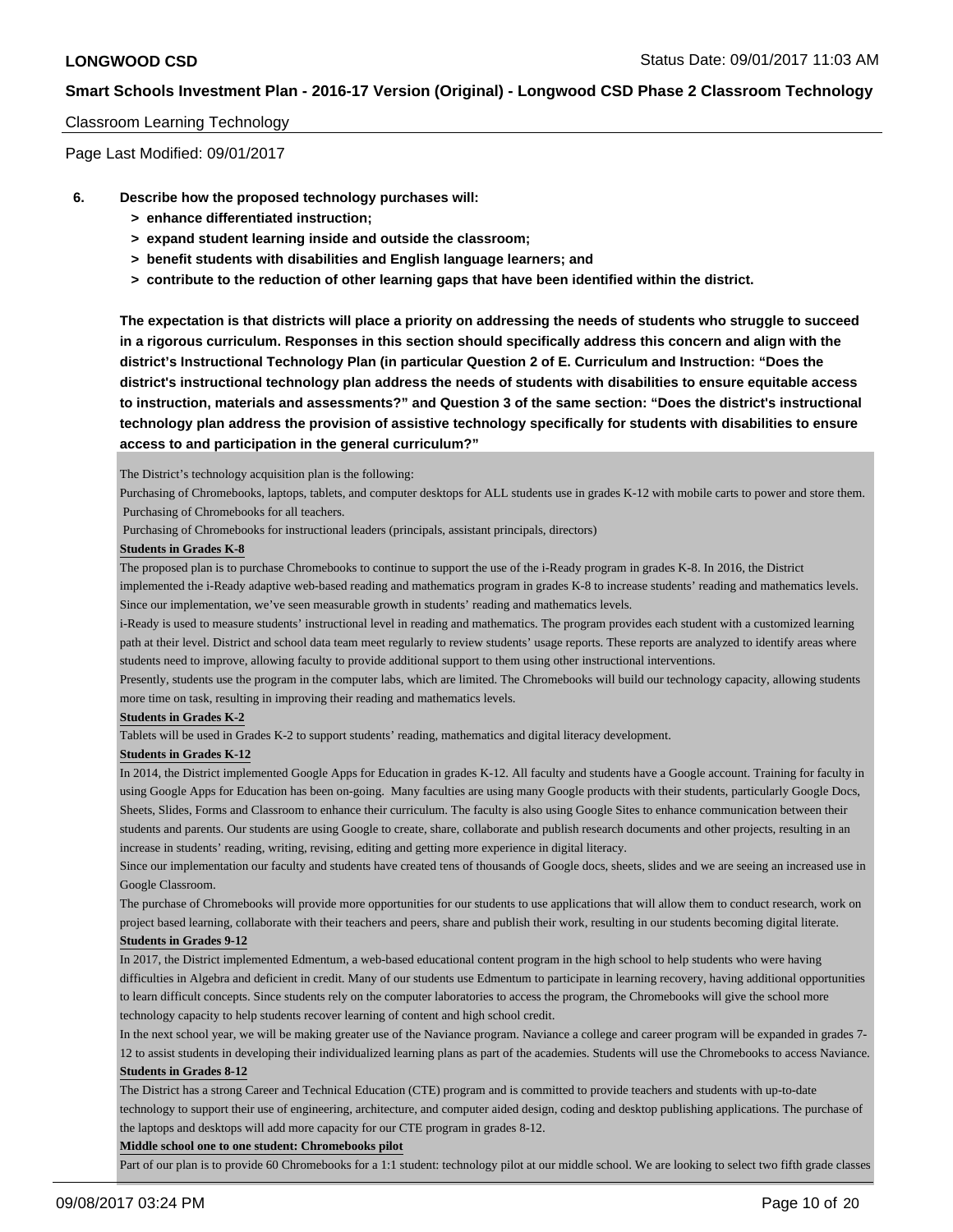## Classroom Learning Technology

## Page Last Modified: 09/01/2017

to conduct this pilot. The goal of the pilot is to learn about the best practices for a 1:1 student: technology roll out and to lay the foundation of our future 1:1 student: technology implementation. The teachers who will be involved in the pilot are well versed in technology integration and have taken leadership roles in promoting the use of technology at their school. At some point in the pilot, the students will be allowed to use their Chromebooks at home. The cases will be needed to facilitate the carrying of the Chromebooks between home and school.

#### **Expand students' learning outside the classroom**

All the programs mentioned above are web-based. Students have access to them outside of the school day and hours. The District has taken the following steps to inform parents about these programs and to promote their use outside of the school day:

#### **Parent Curriculum Forum**

Posted user guides on the District's website (www.longwood.k12.ny.us) on how to access these programs. Use of social media (i.e. Twitter, Facebook) to publish information about the programs. Work with the local library to inform the library staff about the programs for them to assist our parents and students.

Provide parents and guardians with access to reports to monitor their child's learning activities.

#### **Benefit students with disabilities**

Students in Special Education use a variety of software and applications that are being used to increase, maintain, or improve academic and functional capabilities. Speech-to-text, also referred to as voice typing, enables users to use their voice to type, edit and format a document. This technology is available through Google Docs. Students are also using Google Docs through their Longwood Google Chrome account. Google Docs is a web-based word processor that would be accessible from any device that has internet connectivity.

Speech-to-text and text-to-speech are also available through the extension; Read & Write for Google provides word processing support tools to assist students with reading, writing and comprehension skills. Word prediction is a feature, which prompts students who struggle with writing to use proper spelling, grammar, and vocabulary. These powerful tools develop confidence and greater independence for students with special needs.

Longwood Special Education students who are non-verbal or have limited functional communication skills have been highly successful when given access to a tablet computer that has communication applications. Our students use the apps Proloqu2Go, Touchchat or Words for Life. Many of our students who cannot read traditional print books because of visual impairment, physical disability or severe learning disability, access electronic books through Bookshare. Bookshare is an online library of digital books through their Bookshare account.

### **English Language Learners**

The District has subscribed to a web-based program, Raz-Plus. The program offers the following resources designed for English Language Learners: Leveled Reader Packs; Content Picture Packs; Language Skill Packs; Vocabulary Packs and Assessments.

The use of the Chromebooks will help our ELLs with additional resources to access Raz-Plus and other applications such as Google Translator. Students are using Google Translator to help translate important texts and to look up unknown words. Students will also have access to educational video sources, which help them to understand difficult learning concepts.

#### **Teachers**

Our plan is to provide Chromebooks with carrying cases to our teachers. We believe that providing our teachers with Chromebooks will help them to effectively integrate technology into their curriculum benefiting their students. Teachers will learn about the use of the Chromebooks, apps, and extensions in the classroom. The Chromebooks will help teachers to collaborate more online with colleagues about instruction and learning. Teachers will have increased real-time access to quality instructional resources and pedagogical strategies.

#### **Instructional Leaders**

Our plan is to also provide Chromebooks with carrying cases to our principals, assistant principals and directors who oversee the teaching and learning process. They will learn about the use of Chromebooks, apps and extensions in the classroom. Using the Chromebooks will also allow them to model best instructional and learning practices for their faculty and students.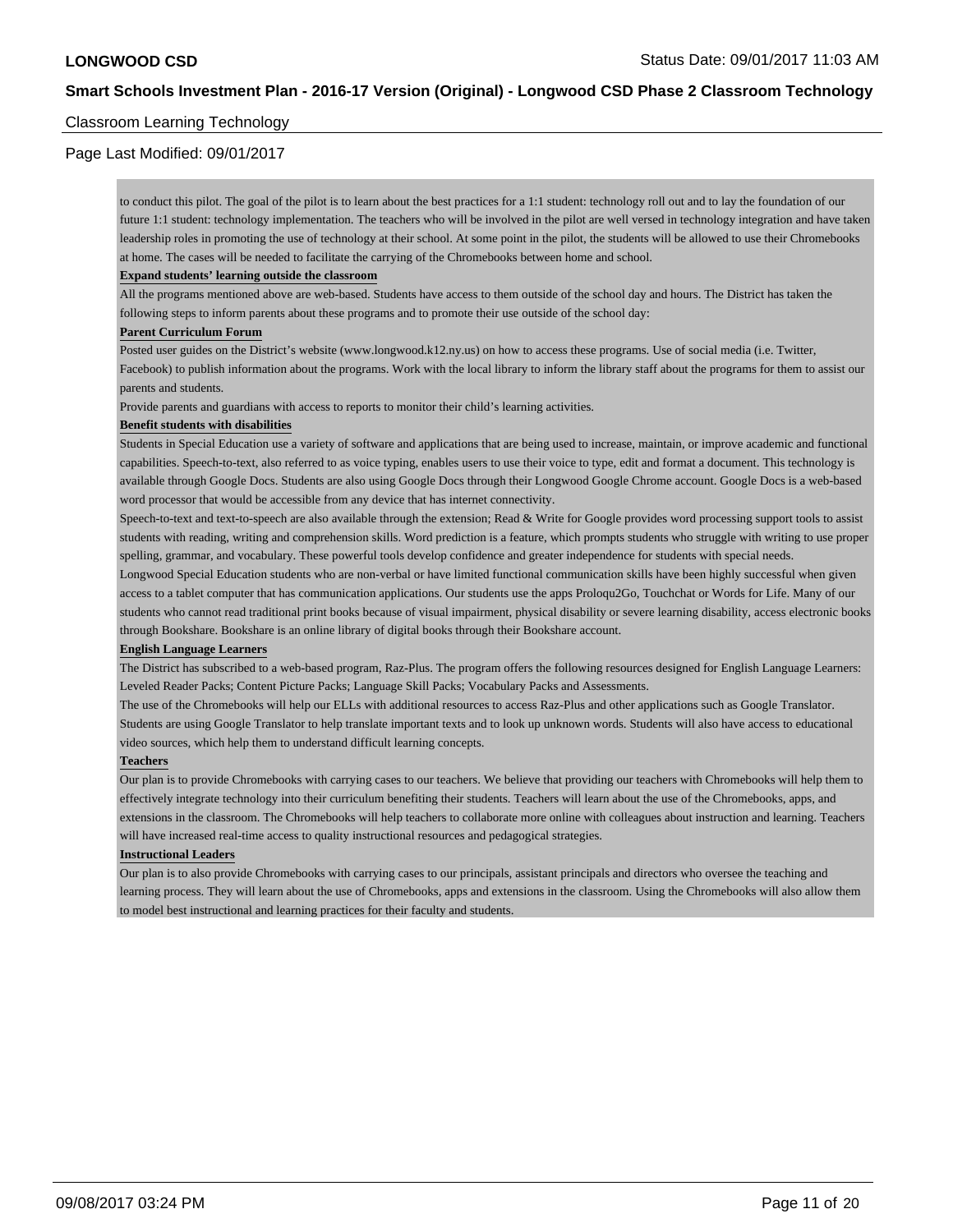## Classroom Learning Technology

Page Last Modified: 09/01/2017

## **7. Where appropriate, describe how the proposed technology purchases will enhance ongoing communication with parents and other stakeholders and help the district facilitate technology-based regional partnerships, including distance learning and other efforts.**

The District is planning on purchasing Chromebooks, laptops, tablets and computer desktops to enhance student's learning in all subject areas. Programs to improve students' achievement that the District has implemented over the years provide opportunities for ongoing communication between the school, parents and other stakeholders.

 Administrators, teachers, and parents have access to reports that monitor students' growth in reading and mathematics. Administrators and teachers are using these reports to better communicate with parents about their child's progress. Parents are also able to view parent reports online. Students in the high school and junior high school will use the Chromebooks to access Naviance to help them prepare for college and career. Naviance is a web-based college and career readiness platform that enables students to learn about careers, academic planning, and college preparation. Naviance Family Connection's module provides parents with the tool to assist their child with planning for career and college.

 Students in elementary grades have been using the Chromebooks to work on collaborative research projects. Elementary students across the District use Google to work collaboratively with their peers. Parents have been assisting their children with these projects and are invited to the schools for project showcase. Students' projects are converted to QR codes. At the showcase, parents use their smart devices to download their child's project.

 Administrators and teachers have attended regional conferences on technology, such as the Suffolk Technology Asset Conference. They have shared best practices with their colleagues. Additionally, the District's Director of Technology participates in Eastern Suffolk BOCES technology stakeholder meetings. The director has shared best practices with District administrators, principals, and technology mentors. Many of our teachers are beginning to use Google Hangouts to connect with other classrooms on project based learning activities. Additionally, our librarians use video conference service providers to offer students virtual field trips.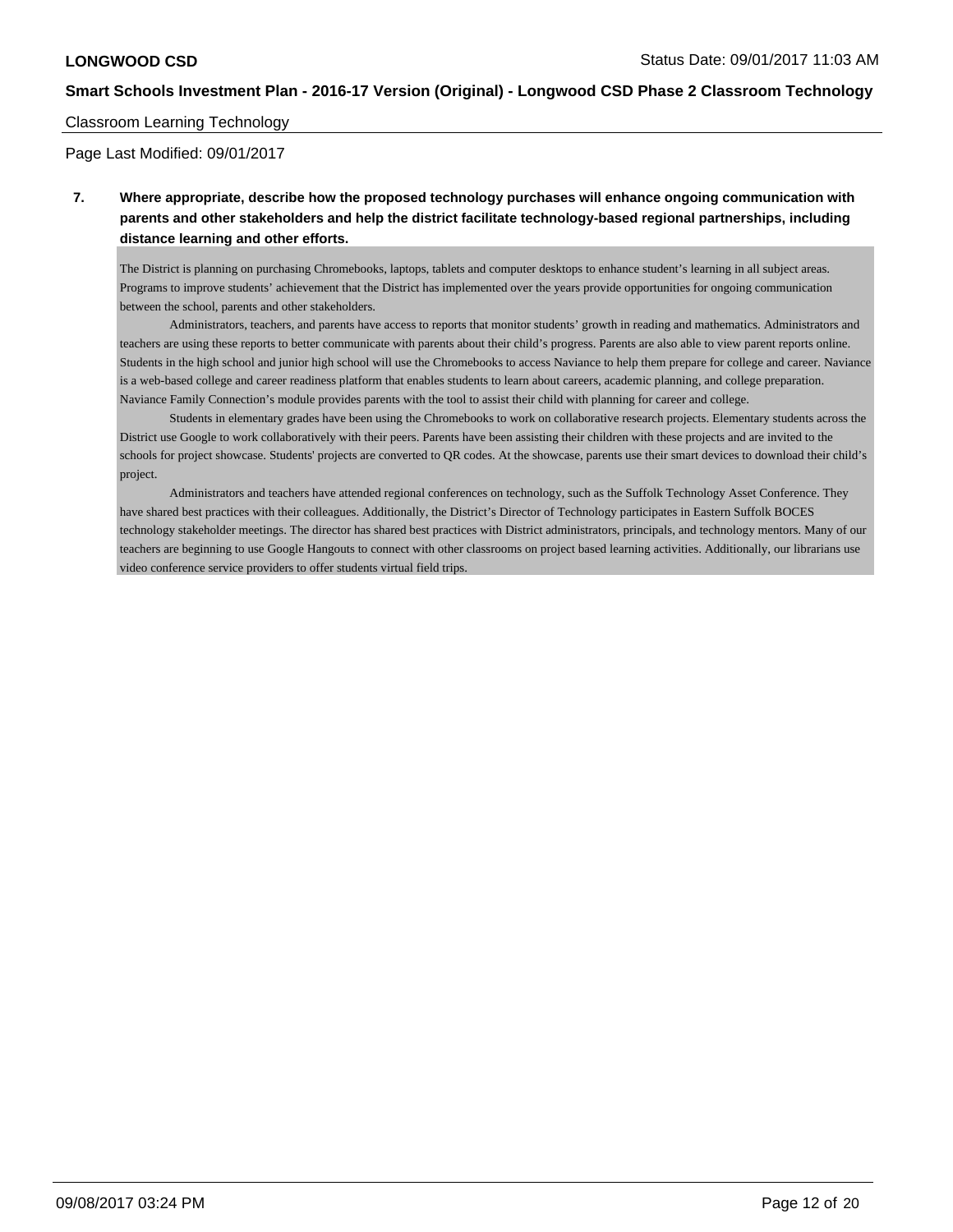## Classroom Learning Technology

Page Last Modified: 09/01/2017

**8. Describe the district's plan to provide professional development to ensure that administrators, teachers and staff can employ the technology purchased to enhance instruction successfully.**

**Note: This response should be aligned and expanded upon in accordance with your district's response to Question 1 of F. Professional Development of your Instructional Technology Plan: "Please provide a summary of professional development offered to teachers and staff, for the time period covered by this plan, to support technology to enhance teaching and learning. Please include topics, audience and method of delivery within your summary."**

Longwood Central School District will continue to provide quality professional development and learning opportunities to support the delivery of high quality instruction for all students. Our professional development plan and topics stemmed from faculty and staff surveys expressing their interests and needs to be well equipped to serve ALL students. We are using both in-district and out of district personnel, resources to provide quality professional development to our faculty and staff. The table below outlines our technology professional development goals for the coming school year.

| Stakeholder(s) | Needs                                                                                                                                                                                                                                                        | Goal(s)                                                                                                                                                                                                                                                                                                                                                                                                                                                   | Topics/Method of Delivery                                                                                                                                                                                                                                                                                                                                                                                                                                                                                                                                                                                                                                    |
|----------------|--------------------------------------------------------------------------------------------------------------------------------------------------------------------------------------------------------------------------------------------------------------|-----------------------------------------------------------------------------------------------------------------------------------------------------------------------------------------------------------------------------------------------------------------------------------------------------------------------------------------------------------------------------------------------------------------------------------------------------------|--------------------------------------------------------------------------------------------------------------------------------------------------------------------------------------------------------------------------------------------------------------------------------------------------------------------------------------------------------------------------------------------------------------------------------------------------------------------------------------------------------------------------------------------------------------------------------------------------------------------------------------------------------------|
| Administrators | To support teachers and<br>students use of technology. All<br>administrators who oversee the<br>teaching and learning process must<br>be knowledgeable about the types<br>of technology devices and<br>applications that teachers and<br>students are using. | To provide professional<br>development in technology<br>applications to central<br>administrators, directors, principals<br>and assistant principals to build<br>their knowledge base on best<br>practices to support students'<br>learning.                                                                                                                                                                                                              | Opportunities to attend State and<br>regional technology conferences<br>(i.e. NYSCATE, Suffolk Asset) will<br>be offered to administrators. They<br>will be exposed to best practices<br>and network opportunities with<br>other districts.<br>We will use our Model School Days<br>with ES BOCES to train our<br>administrators in G Suite ( <i>i.e.</i><br>Google Classroom, Google Forms,<br>Google Chrome, Apps, and<br>Extensions) and the use of<br>Chromebooks.                                                                                                                                                                                       |
| Teachers       | For many years, the District was<br>mostly using desktop computers<br>running Windows Operation<br>Systems. In the past couple of<br>years, the District began to acquire<br>Chromebooks, along with G Suite,<br>Apps, and Extensions.                       | To provide professional<br>development to teachers in the<br>following Google applications:<br>Google Sites to support parent and<br>student communication. Google<br>Classroom, Apps, and Extensions-<br>to provide students with online<br>learning experiences; to integrate<br>multimedia into the curriculum; to<br>extend students' learning beyond<br>the regular school day and hours<br>and to create interactive lessons to<br>engage students. | Building principals will use the<br>technology mentors assigned in<br>their building to provide<br>professional development to their<br>teachers in G Suite and the use of<br>the Chromebooks.<br>The Director of Technology will<br>work with ES BOCES Model<br>Schools to offer in-service<br>technology courses for teachers.<br>Collaboration with the teacher<br>center, MESTRACT will continue<br>to provide technology training for<br>teachers.<br>The Assistant Superintendent for<br>Instructional and Learning will<br>work with the District's principals<br>and directors to plan the<br>professional development calendar<br>and the contents. |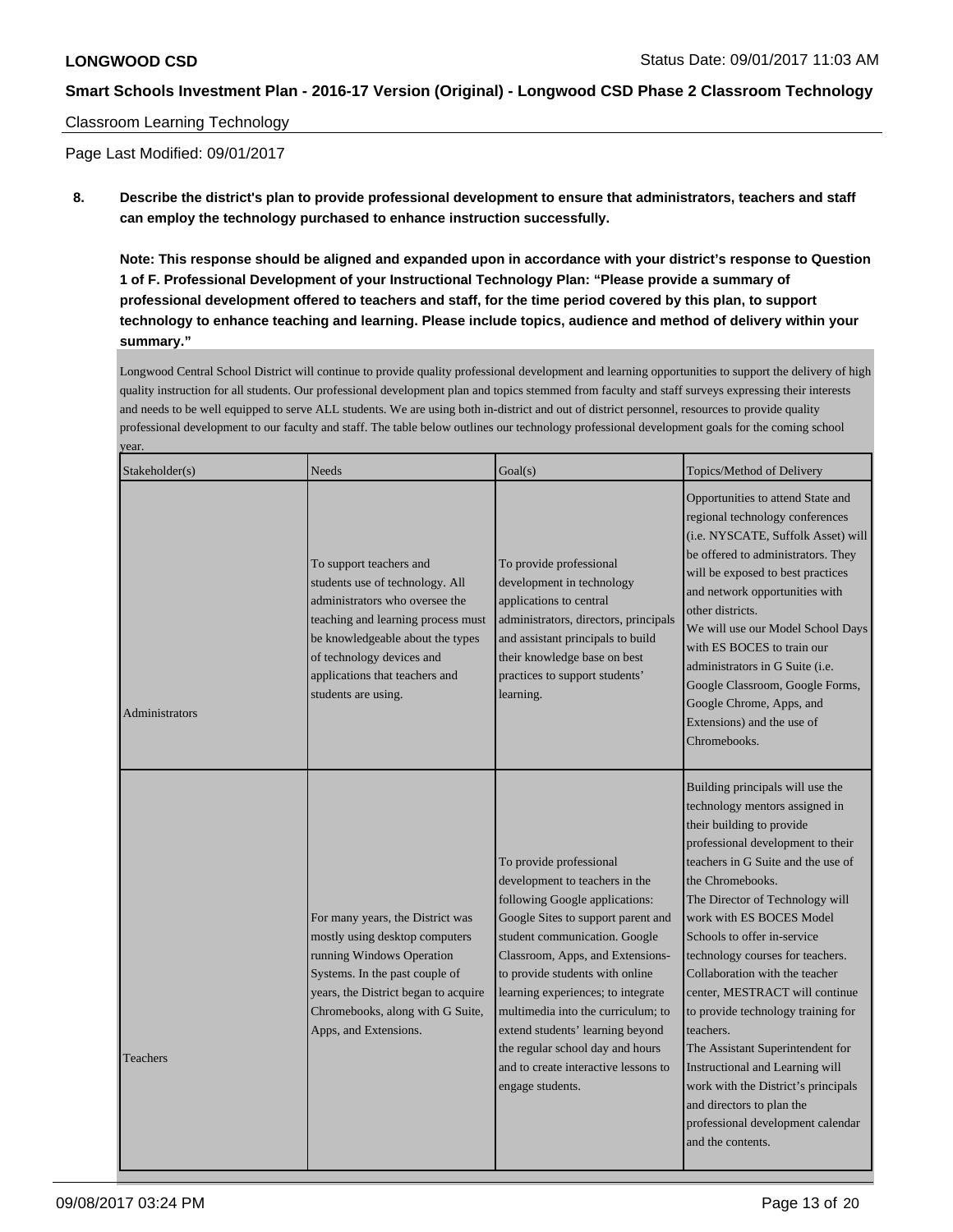## Classroom Learning Technology

Page Last Modified: 09/01/2017

|       | Administrators rely on their clerical |                                 |                                   |
|-------|---------------------------------------|---------------------------------|-----------------------------------|
|       | staff to support the daily operations | The technology department will  |                                   |
|       | of their departments. Clerical staff  | hold tanning for the District's |                                   |
|       | must be well versed in the tools tht  | clerical staff in the following | Staff will be trained by ES BOCES |
| Staff | the administrators are using. A       | applications: Google Calendar,  | Model Schools.                    |
|       | survey was conducted and training     | Google Forms, Chromebooks,      |                                   |
|       | in various GSuite apps was            | Google Docs, Sheets and Slides. |                                   |
|       | requested.                            |                                 |                                   |

**9. Districts must contact the SUNY/CUNY teacher preparation program that supplies the largest number of the district's new teachers to request advice on innovative uses and best practices at the intersection of pedagogy and educational technology.**

By checking this box, you certify that you have contacted the SUNY/CUNY teacher preparation program that supplies the largest number of your new teachers to request advice on these issues.

**9a. Please enter the name of the SUNY or CUNY Institution that you contacted.**

Stony Brook University

**9b. Enter the primary Institution phone number.**

631-632-7067

**9c. Enter the name of the contact person with whom you consulted and/or will be collaborating with on innovative uses of technology and best practices.**

Craig Markson, EdD and Annette Shideler, EdD

**10. A district whose Smart Schools Investment Plan proposes the purchase of technology devices and other hardware must account for nonpublic schools in the district.**

#### **Are there nonpublic schools within your school district?**

- Yes
- $\boxtimes$  No
- **11. Nonpublic Classroom Technology Loan Calculator**

**The Smart Schools Bond Act provides that any Classroom Learning Technology purchases made using Smart Schools funds shall be lent, upon request, to nonpublic schools in the district. However, no school district shall be required to loan technology in amounts greater than the total obtained and spent on technology pursuant to the Smart Schools Bond Act and the value of such loan may not exceed the total of \$250 multiplied by the nonpublic school enrollment in the base year at the time of enactment. See:**

**http://www.p12.nysed.gov/mgtserv/smart\_schools/docs/Smart\_Schools\_Bond\_Act\_Guidance\_04.27.15\_Final.pdf.**

|                                       | 1. Classroom<br>Technology<br>Sub-allocation | 2. Public<br>l Enrollment<br>$(2014-15)$                                                      | l 3. Nonpublic<br>Enrollment<br>$(2014-15)$ | l 4. Sum of<br>l Public and<br>l Nonpublic | 15. Total Per<br>Pupil Sub-<br>lallocation | 6. Total<br>Nonpublic Loan<br>Amount |
|---------------------------------------|----------------------------------------------|-----------------------------------------------------------------------------------------------|---------------------------------------------|--------------------------------------------|--------------------------------------------|--------------------------------------|
|                                       |                                              |                                                                                               |                                             | l Enrollment                               |                                            |                                      |
| Calculated Nonpublic Loan<br>  Amount |                                              | (No Response)   (No Response)   (No Response)   (No Response)   (No Response)   (No Response) |                                             |                                            |                                            |                                      |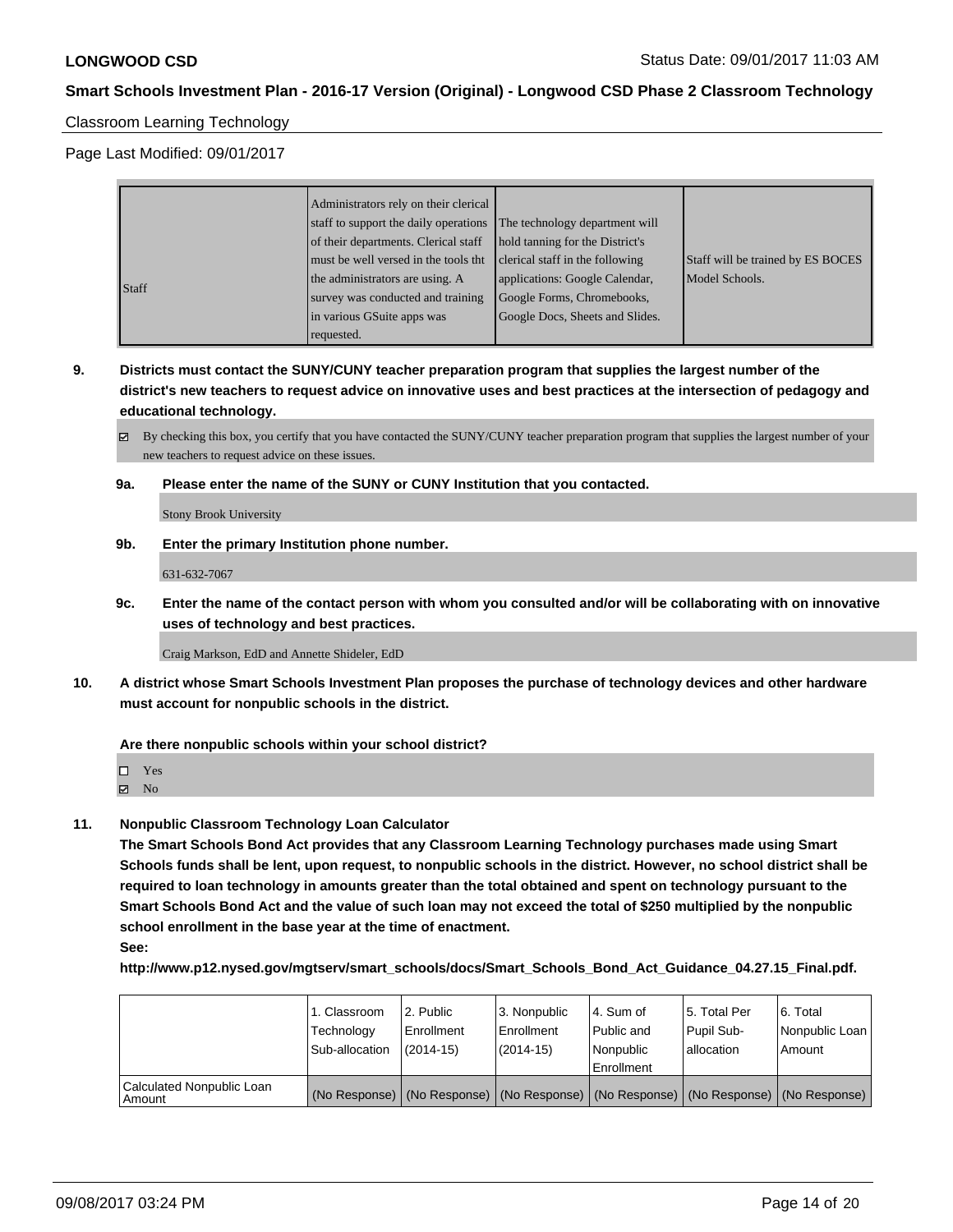## Classroom Learning Technology

Page Last Modified: 09/01/2017

**12. To ensure the sustainability of technology purchases made with Smart Schools funds, districts must demonstrate a long-term plan to maintain and replace technology purchases supported by Smart Schools Bond Act funds. This sustainability plan shall demonstrate a district's capacity to support recurring costs of use that are ineligible for Smart Schools Bond Act funding such as device maintenance, technical support, Internet and wireless fees, maintenance of hotspots, staff professional development, building maintenance and the replacement of incidental items. Further, such a sustainability plan shall include a long-term plan for the replacement of purchased devices and equipment at the end of their useful life with other funding sources.**

 $\boxtimes$  By checking this box, you certify that the district has a sustainability plan as described above.

**13. Districts must ensure that devices purchased with Smart Schools Bond funds will be distributed, prepared for use, maintained and supported appropriately. Districts must maintain detailed device inventories in accordance with generally accepted accounting principles.**

By checking this box, you certify that the district has a distribution and inventory management plan and system in place.

**14. If you are submitting an allocation for Classroom Learning Technology complete this table. Note that the calculated Total at the bottom of the table must equal the Total allocation for this category that you entered in the SSIP Overview overall budget.**

|                         | Sub-Allocation |
|-------------------------|----------------|
| Interactive Whiteboards | l 0            |
| Computer Servers        | l 0            |
| Desktop Computers       | 83,040         |
| <b>Laptop Computers</b> | 867,198        |
| <b>Tablet Computers</b> | 130,260        |
| <b>Other Costs</b>      | 167,365        |
| Totals:                 | 1,247,863      |

**15. Please detail the type, quantity, per unit cost and total cost of the eligible items under each sub-category. This is especially important for any expenditures listed under the "Other" category. All expenditures must be capital-bond eligible to be reimbursed through the SSBA. If you have any questions, please contact us directly through smartschools@nysed.gov.**

**Please specify in the "Item to be Purchased" field which specific expenditures and items are planned to meet the district's nonpublic loan requirement, if applicable.**

**NOTE: Wireless Access Points that will be loaned/purchased for nonpublic schools should ONLY be included in this category, not under School Connectivity, where public school districts would list them.**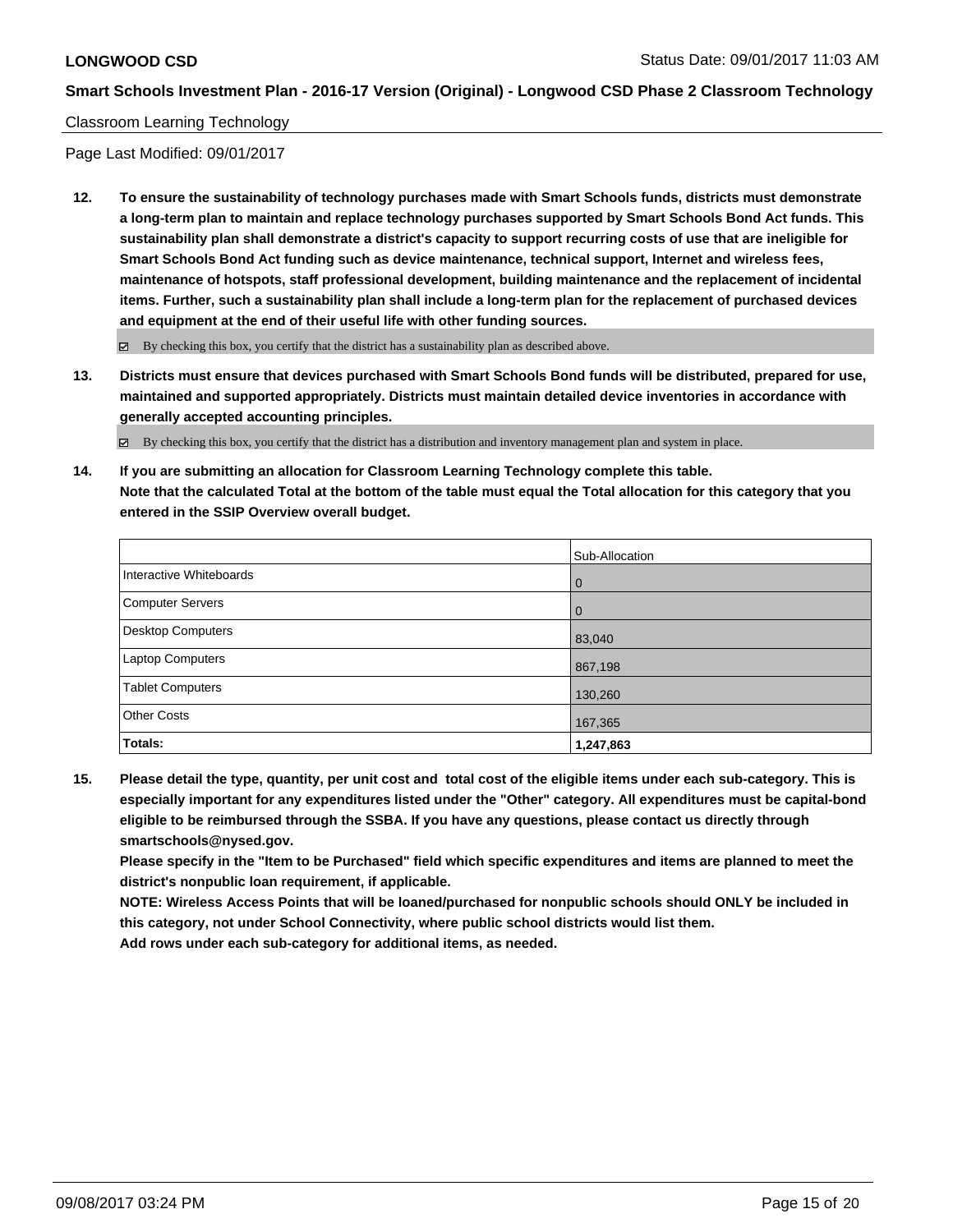# Classroom Learning Technology

Page Last Modified: 09/01/2017

| Select the allowable expenditure<br>type.<br>Repeat to add another item under<br>each type. | Item to be Purchased                                                                                           | Quantity | Cost per Item | <b>Total Cost</b> |
|---------------------------------------------------------------------------------------------|----------------------------------------------------------------------------------------------------------------|----------|---------------|-------------------|
| <b>Laptop Computers</b>                                                                     | Chromebooks                                                                                                    | 2,367    | 334           | 790,578           |
| <b>Laptop Computers</b>                                                                     | Laptop Computers Windows OS                                                                                    | 60       | 1,277         | 76,620            |
| <b>Other Costs</b>                                                                          | Laptop Warranty 5 Year                                                                                         | 60       | 204           | 12,240            |
| <b>Desktop Computers</b>                                                                    | Desktop Computers Windows OS                                                                                   | 60       | 1,384         | 83,040            |
| <b>Other Costs</b>                                                                          | Desktop Computers Warranty 5 Year                                                                              | 60       | 86            | 5,160             |
| <b>Other Costs</b>                                                                          | <b>Desktop Computerd Monitor 22</b>                                                                            | 60       | 130           | 7,800             |
| <b>Tablet Computers</b>                                                                     | <b>Tablets Android OS</b>                                                                                      | 390      | 334           | 130,260           |
| <b>Other Costs</b>                                                                          | Chromebooks cases for students<br>(rugged case for equipment protection;<br>users can work directly from case) | 60       | 30            | 1,800             |
| <b>Other Costs</b>                                                                          | Chromebooks cases for faculty (case)<br>contains compartments)                                                 | 777      | 45            | 34,965            |
| <b>Other Costs</b>                                                                          | Mobile carts                                                                                                   | 68       | 1,550         | 105,400           |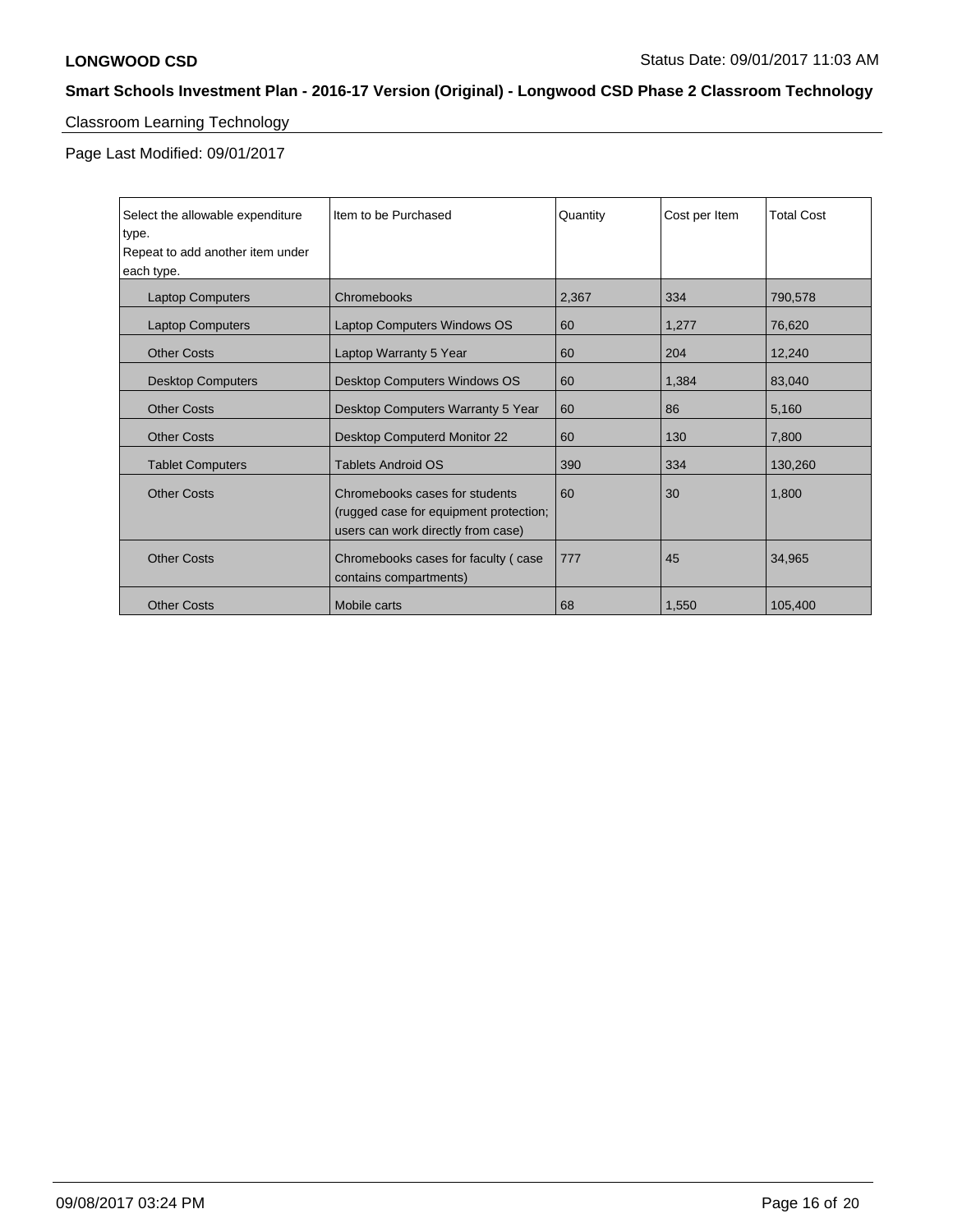## Pre-Kindergarten Classrooms

Page Last Modified: 08/30/2017

**1. Provide information regarding how and where the district is currently serving pre-kindergarten students and justify the need for additional space with enrollment projections over 3 years.**

(No Response)

- **2. Describe the district's plan to construct, enhance or modernize education facilities to accommodate prekindergarten programs. Such plans must include:**
	- **Specific descriptions of what the district intends to do to each space;**
	- **An affirmation that pre-kindergarten classrooms will contain a minimum of 900 square feet per classroom;**
	- **The number of classrooms involved;**
	- **The approximate construction costs per classroom; and**

**- Confirmation that the space is district-owned or has a long-term lease that exceeds the probable useful life of the improvements.**

(No Response)

**3. Smart Schools Bond Act funds may only be used for capital construction costs. Describe the type and amount of additional funds that will be required to support ineligible ongoing costs (e.g. instruction, supplies) associated with any additional pre-kindergarten classrooms that the district plans to add.**

(No Response)

**4. All plans and specifications for the erection, repair, enlargement or remodeling of school buildings in any public school district in the State must be reviewed and approved by the Commissioner. Districts that plan capital projects using their Smart Schools Bond Act funds will undergo a Preliminary Review Process by the Office of Facilities Planning.**

**Please indicate on a separate row each project number given to you by the Office of Facilities Planning.**

| Project Number |  |
|----------------|--|
| (No Response)  |  |

**5. If you have made an allocation for Pre-Kindergarten Classrooms, complete this table.**

**Note that the calculated Total at the bottom of the table must equal the Total allocation for this category that you entered in the SSIP Overview overall budget.**

|                                          | Sub-Allocation |
|------------------------------------------|----------------|
| Construct Pre-K Classrooms               | (No Response)  |
| Enhance/Modernize Educational Facilities | (No Response)  |
| <b>Other Costs</b>                       | (No Response)  |
| <b>Totals:</b>                           | 0              |

**6. Please detail the type, quantity, per unit cost and total cost of the eligible items under each sub-category. This is especially important for any expenditures listed under the "Other" category. All expenditures must be capital-bond eligible to be reimbursed through the SSBA. If you have any questions, please contact us directly through smartschools@nysed.gov.**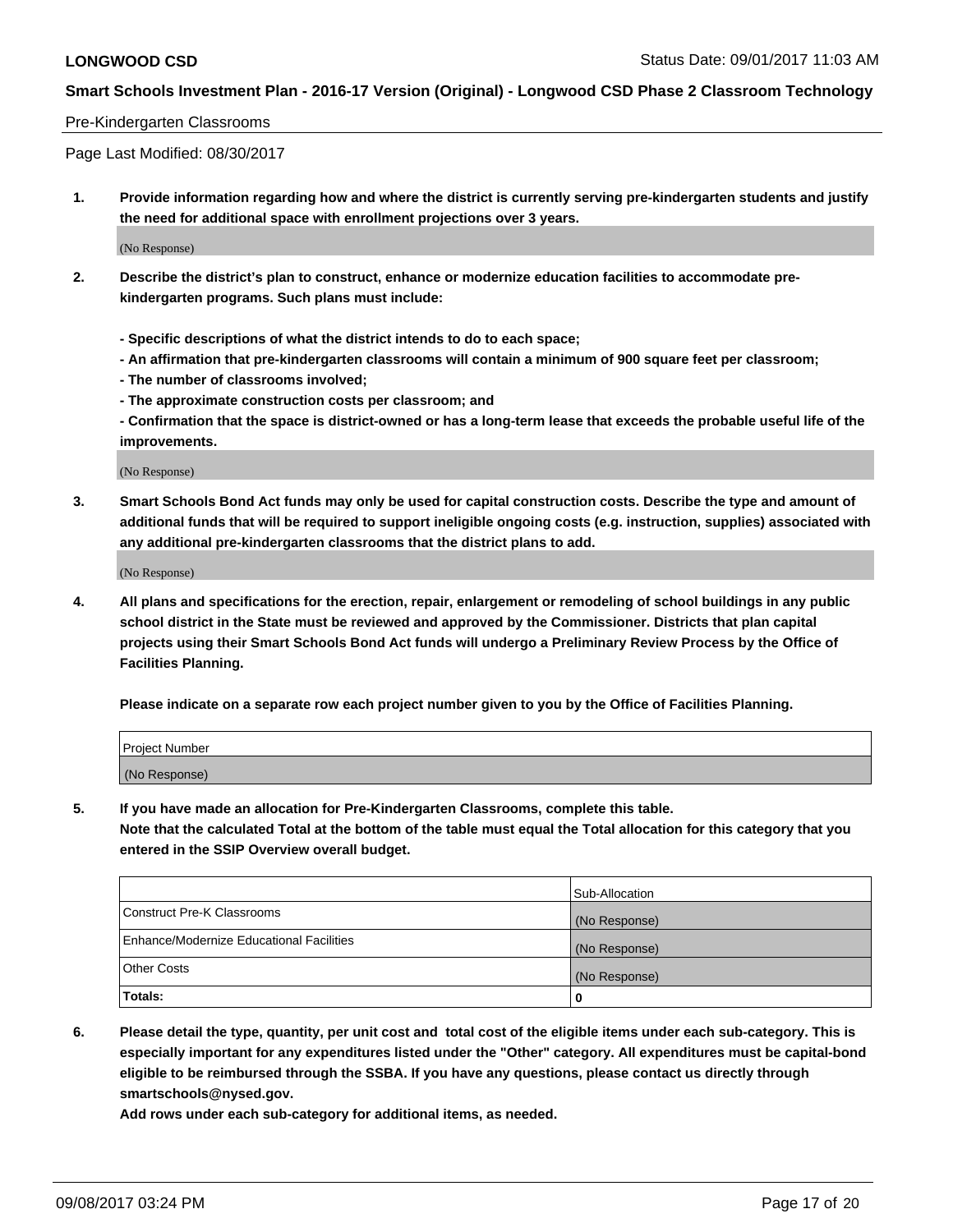# Pre-Kindergarten Classrooms

Page Last Modified: 08/30/2017

| Select the allowable expenditure | Item to be purchased | Quantity      | Cost per Item | <b>Total Cost</b> |
|----------------------------------|----------------------|---------------|---------------|-------------------|
| type.                            |                      |               |               |                   |
| Repeat to add another item under |                      |               |               |                   |
| each type.                       |                      |               |               |                   |
| (No Response)                    | (No Response)        | (No Response) | (No Response) | (No Response)     |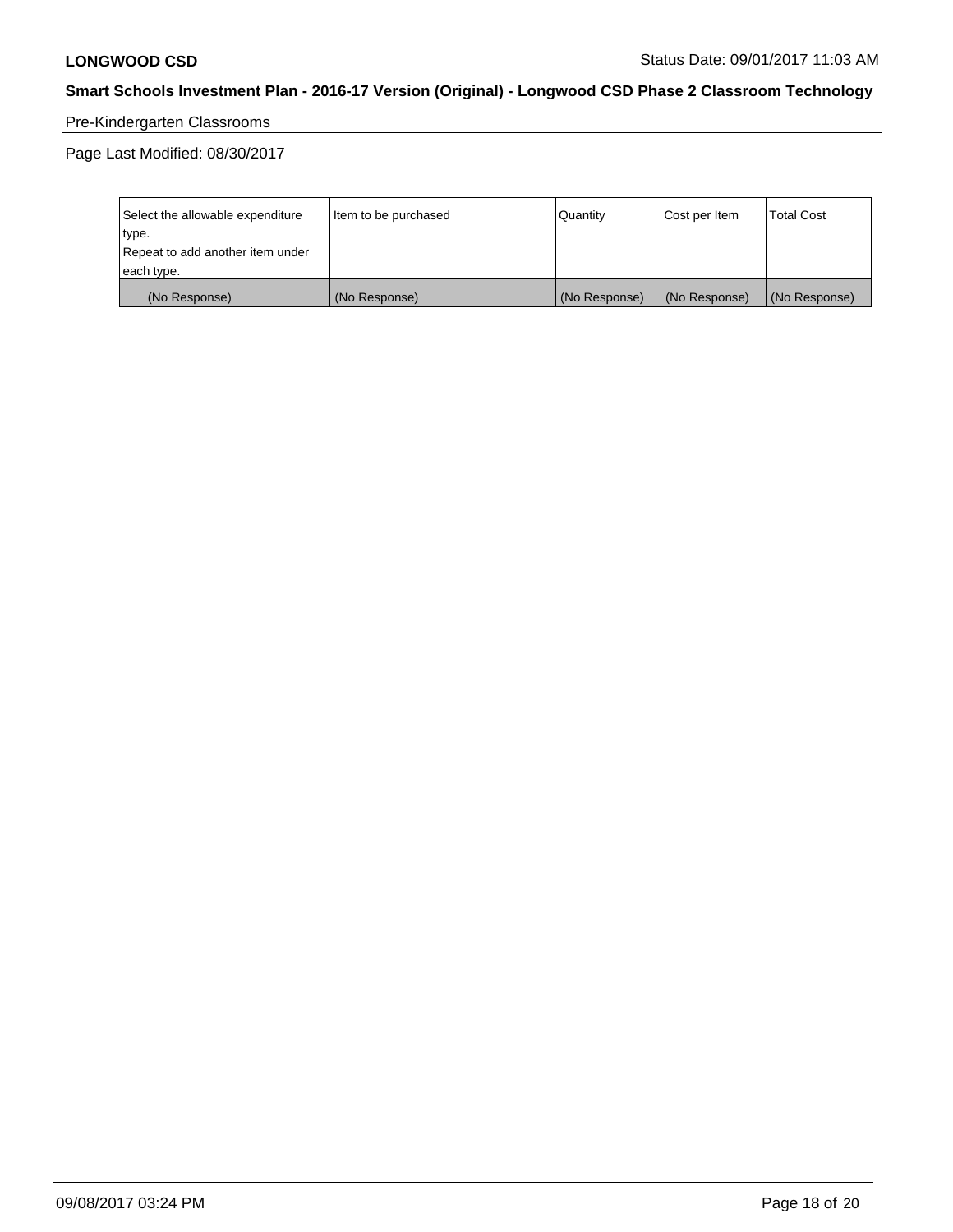#### Replace Transportable Classrooms

Page Last Modified: 08/30/2017

**1. Describe the district's plan to construct, enhance or modernize education facilities to provide high-quality instructional space by replacing transportable classrooms.**

(No Response)

**2. All plans and specifications for the erection, repair, enlargement or remodeling of school buildings in any public school district in the State must be reviewed and approved by the Commissioner. Districts that plan capital projects using their Smart Schools Bond Act funds will undergo a Preliminary Review Process by the Office of Facilities Planning.**

**Please indicate on a separate row each project number given to you by the Office of Facilities Planning.**

| <b>Project Number</b> |  |
|-----------------------|--|
| (No Response)         |  |

**3. For large projects that seek to blend Smart Schools Bond Act dollars with other funds, please note that Smart Schools Bond Act funds can be allocated on a pro rata basis depending on the number of new classrooms built that directly replace transportable classroom units.**

**If a district seeks to blend Smart Schools Bond Act dollars with other funds describe below what other funds are being used and what portion of the money will be Smart Schools Bond Act funds.**

(No Response)

**4. If you have made an allocation for Replace Transportable Classrooms, complete this table. Note that the calculated Total at the bottom of the table must equal the Total allocation for this category that you entered in the SSIP Overview overall budget.**

|                                                | Sub-Allocation |
|------------------------------------------------|----------------|
| Construct New Instructional Space              | (No Response)  |
| Enhance/Modernize Existing Instructional Space | (No Response)  |
| <b>Other Costs</b>                             | (No Response)  |
| Totals:                                        | 0              |

**5. Please detail the type, quantity, per unit cost and total cost of the eligible items under each sub-category. This is especially important for any expenditures listed under the "Other" category. All expenditures must be capital-bond eligible to be reimbursed through the SSBA. If you have any questions, please contact us directly through smartschools@nysed.gov.**

| Select the allowable expenditure<br>type.      | Item to be purchased | Quantity      | Cost per Item | <b>Total Cost</b> |
|------------------------------------------------|----------------------|---------------|---------------|-------------------|
| Repeat to add another item under<br>each type. |                      |               |               |                   |
| (No Response)                                  | (No Response)        | (No Response) | (No Response) | (No Response)     |